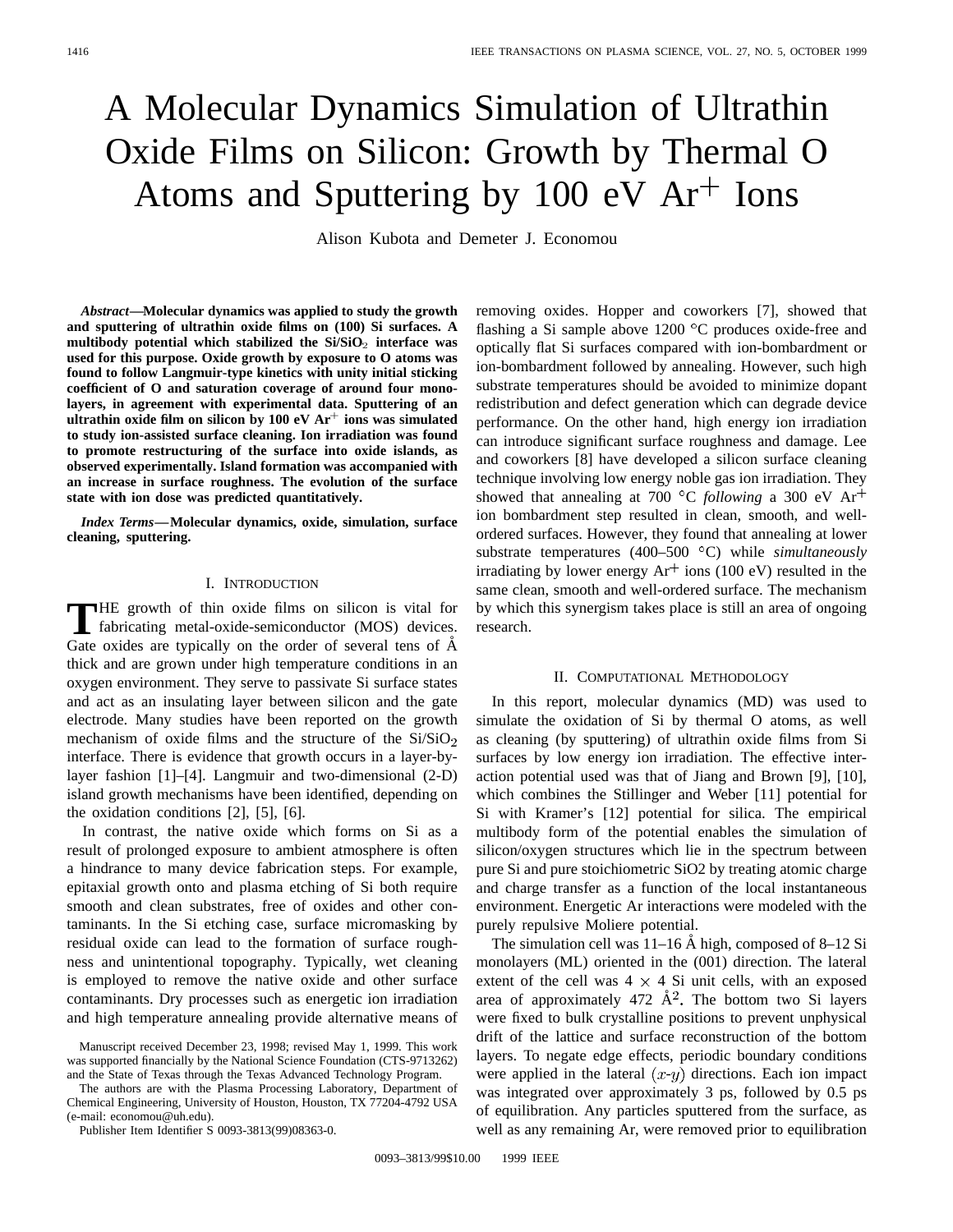

Fig. 1. O content of lattice in monolayers (ML), as a function of impinging O fluence (ML). Simulation results (darker solid line) are fit to a first-order Langmuir model (lighter solid line and dashed line).



Fig. 2. Average oxidation state of *charged* Si and O, as a function of O fluence in monolayers (ML).

and before further ion impacts. The heat-removal scheme of Berendsen [13] was applied to the lower  $6 \text{ Å}$  of the cell with a coupling constant of 10 fs at all times. However, during the equilibration phase, heat removal was applied to the entire lattice, coupled to a specified set-point temperature. A variable time-step velocity-Verlet integration scheme was applied with the value of the time-step determined adaptively according to the speed of the fastest atom. All simulations were performed on HP9000 735/125 RISC workstations. Further details of the computational methodology can be found elsewhere [14].

Ultrathin oxide films were formed by repeated bombardment of thermal energy O atoms onto an initially clean Si(100) (2X1) surface. O atoms were successively impacted from random positions above the lattice, while reflected O was removed at the end of each impact simulation. The surface was impacted until an oxide film consisting of roughly 4 ML of O was formed. However, an intermediate surface containing  $\sim$ 2.3 ML O was selected as the initial condition lattice for the sputtering simulations to match the initial O atom concentration of Lee *et al.* [8].

Oxide sputtering simulations involved the successive impact of 100 eV  $Ar<sup>+</sup>$  onto the surface from random positions above



Fig. 3. Fraction of charged Si atoms in different oxidation states  $(+1 \text{ to } +4)$ as a function of O atom fluence in monolayers (ML). Shown are plots for (a)  $+1$ , (b)  $+2$ , (c)  $+3$ , and (d)  $+4$  Si states.

the lattice. The following four cases were studied: Normally incident 100 eV Ar<sup>+</sup> with substrate temperatures 1)  $T_s$  = 25 °C, 2)  $T_s = 300$  °C, 3)  $T_s = 600$  °C, and 4) ions incident at 45° from normal with a substrate temperature of  $T_s = 300$  °C. The evolution of the surface was monitored in terms of the cumulative quantity of O and Si removed from the lattice, the root-mean-square (RMS) surface roughness, the oxidation state distribution of O and Si atoms, and visual atomic configurations, all as a function of O (for growth) or  $Ar<sup>+</sup>$  ion (for sputtering) fluence. The cumulative O and Si were used as opposed to direct sputtering yield due to the dynamic nature of the surface.

The presence of oxide islands [15]–[17] on a silicon surface can lead to a significant increase in topographical roughness. Si adatoms on pristine Si surfaces are regarded as having sufficient mobility to cause surface relaxation to more flattened profiles [18]. Oxides, on the other hand, are highly networked  $SiO<sub>4</sub>$  tetrahedral units capable of stabilizing many shapes by distortion of the connectivity of the network. The RMS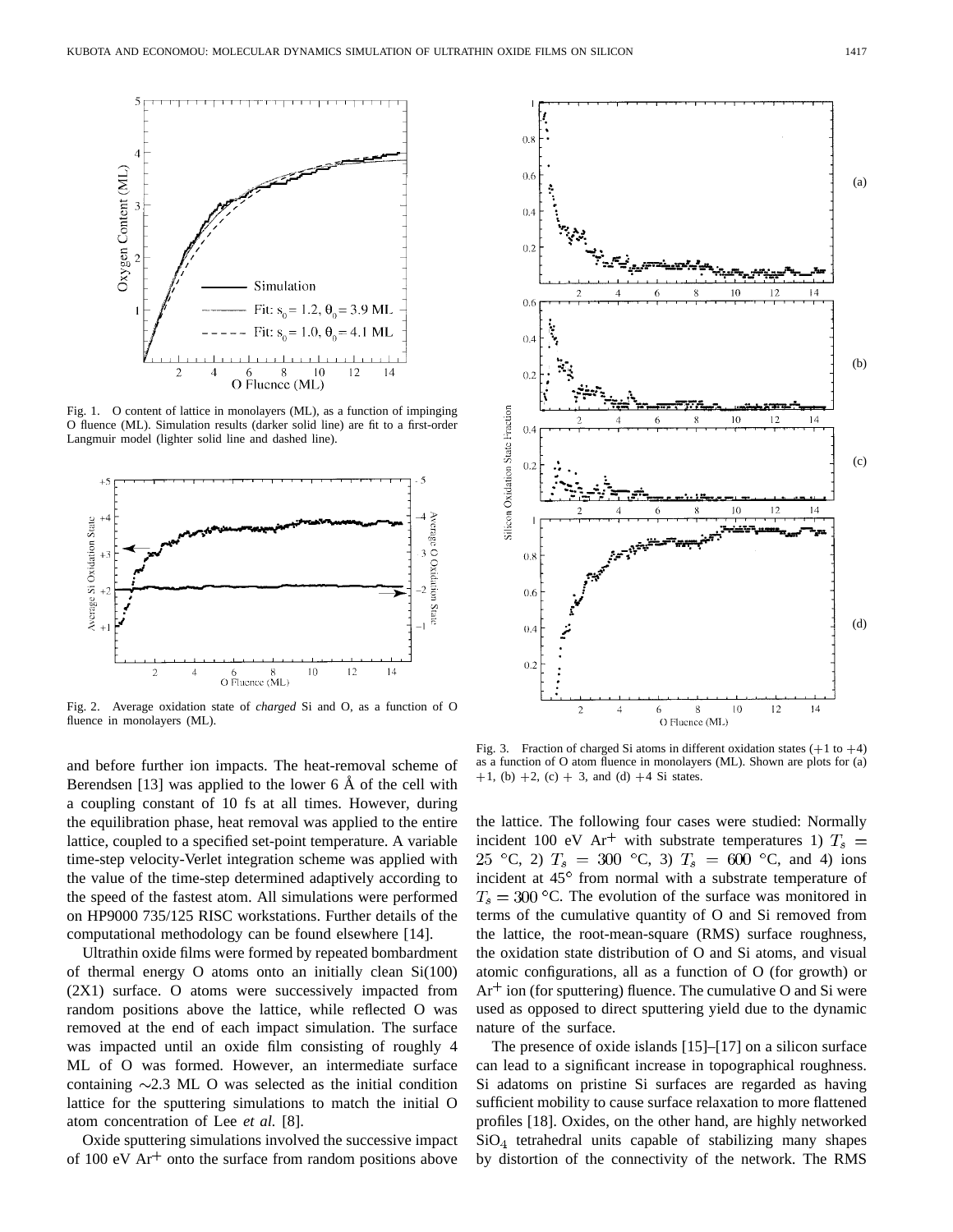

Fig. 4. Fraction of Si and O atoms and their oxidation states, sampled over the top 10 Å of the computational cell. All data is plotted as a function of atomic O fluence in monolayers (ML). Shown are plots for the (a) total Si content, (b) neutral, (c)  $+1$ , (d)  $+2$ , (e)  $+3$ , (f)  $+4$ , and (g)  $+5$  Si oxidation Fig. 4. Fraction of Si and O atoms and their oxidation states, sampled over the top 10 Å of the tomic O fluence in monolayers (ML). Shown are plots for the (a) total Si content, (b) neutral, states; (h) total oxygen conte

roughness  $\sigma$  was calculated with

$$
\sigma = \sqrt{\langle z^2 \rangle - \langle z \rangle^2} \tag{1}
$$

state distributions sampled to a depth of 10  $\AA$  are given for comparison with XPS results of Lee and coworkers [8].

# III. RESULTS AND DISCUSSION

# *A. Oxide Film Growth*

Fig. 1 shows the oxygen content of the Si lattice in monolayers (ML) as a function of O fluence also in ML. One ML corresponds to 32 atoms for these simulations. The main feature of Fig. 1 is the rapid uptake of O with unity initial sticking probability which tapers off with increasing fluence. The uptake appears to follow approximately first-order Langmuir kinetics consistent with the study of Engstrom and

where z are cell heights as a function of lateral  $(x-y)$  positions. The oxidation-state-distribution of atoms in and near the oxide layer gives information on the structure of the oxide and its interface. The oxidation state is tied directly to the formalism of the potentials. Oxidation state information is presented in several different forms. First, the average oxidation state of charged Si and O species is calculated to compare the stoichiometry and bonding coordination of the oxide layer to an ideal bulk oxide. Also the relative distribution of oxidation states is given. Finally the O and Si content and oxidation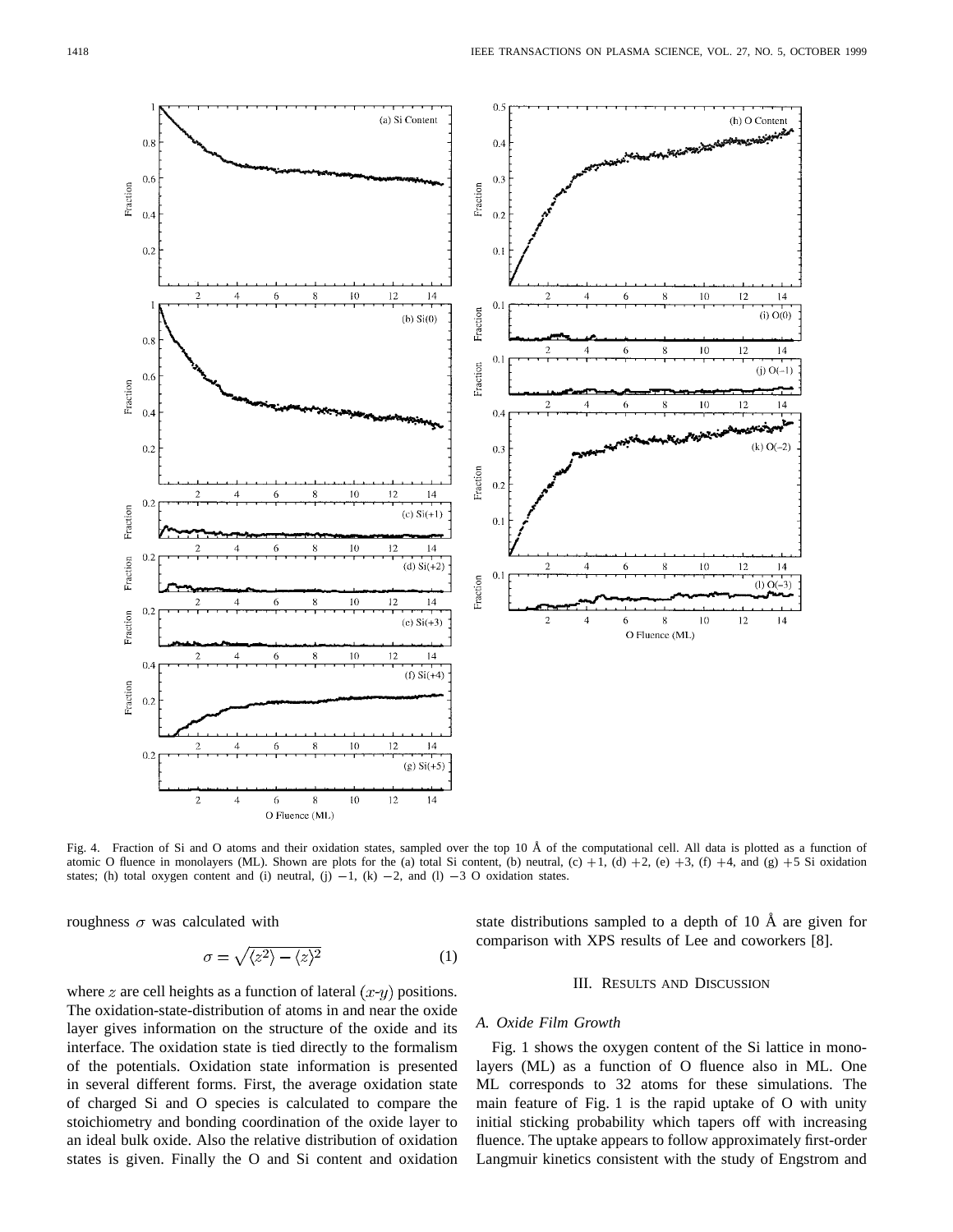

Fig. 5. The RMS surface roughness as a function of O fluence in monolayers (ML).



Fig. 6. Snapshots of a top view of the surface after (a) 1 ML, (b) 2 ML, (c) 4 ML, and (d) 12 ML of O fluence.

coworkers [5] for atomic O interactions with initially clean Si. The corresponding first-order site-balance model is

$$
\frac{d\theta}{dt} = s_o \left( I - \frac{\theta}{\theta_o} \right) \tag{2}
$$

where  $\theta(t)$ , the oxygen content in ML, is a function of the oxygen fluence t (in ML);  $s_0$  and  $\theta_0$  are the initial sticking coefficient and oxygen saturation coverage in ML, respectively. Our data fit yields a saturation coverage of 3.9 ML, which compares well with 4.0 ML found by Engstrom *et al.* [5]. We obtain  $\theta_0 = 4.1$  ML when  $s_0$  is constrained to unity, but the Langmuir kinetics fit is degraded (Fig. 1). We take the initial sticking coefficient to be unity consistent with the findings of Engstrom and coworkers [5]. The ability for our computation to simulate the uptake of O and the formation of thin oxide layers on the short MD time-scale is due to the lack of energy barrier for atomic O chemisorption onto a clean Si



Fig. 7. The initial condition lattice for the oxide sputtering study, consisting of approximately 2.3 ML of O on top of Si(100).



Fig. 8. The total and partial RDF of the oxidized silicon lattice: (a) O-O, (b) Si-O, (c) Si-Si, and (d) total RDF's are plotted versus interatomic distance.

surface, compared with molecular  $O_2$  chemisorption which has a sticking coefficient on the order of 0.01 [5], [17], [19], [20]. The more complicated pathway of  $O<sub>2</sub>$  chemisorption involves various physisorbed and chemisorbed states [20]–[23] with strong site and defect dependencies [24], [25] which accounts for the lower initial sticking coefficient.

At all stages of chemisorption, O appears to preferentially form  $O^{2-}$  by O insertion into Si-Si bridging sites. This too has been found to occur by Engstrom and coworkers [5], for atomic O adsorption. Fig. 2 shows the average oxidation state of *charged* Si and O (not including neutral states) in the simulation cell. The average oxidation state of O remains at approximately  $-2$ , independent of O fluence (and hence, O content). With increasing O fluence beyond 4 ML, the average Si oxidation state approaches  $+4$  asymptotically. An average Si oxidation state less than  $+4$  is attributed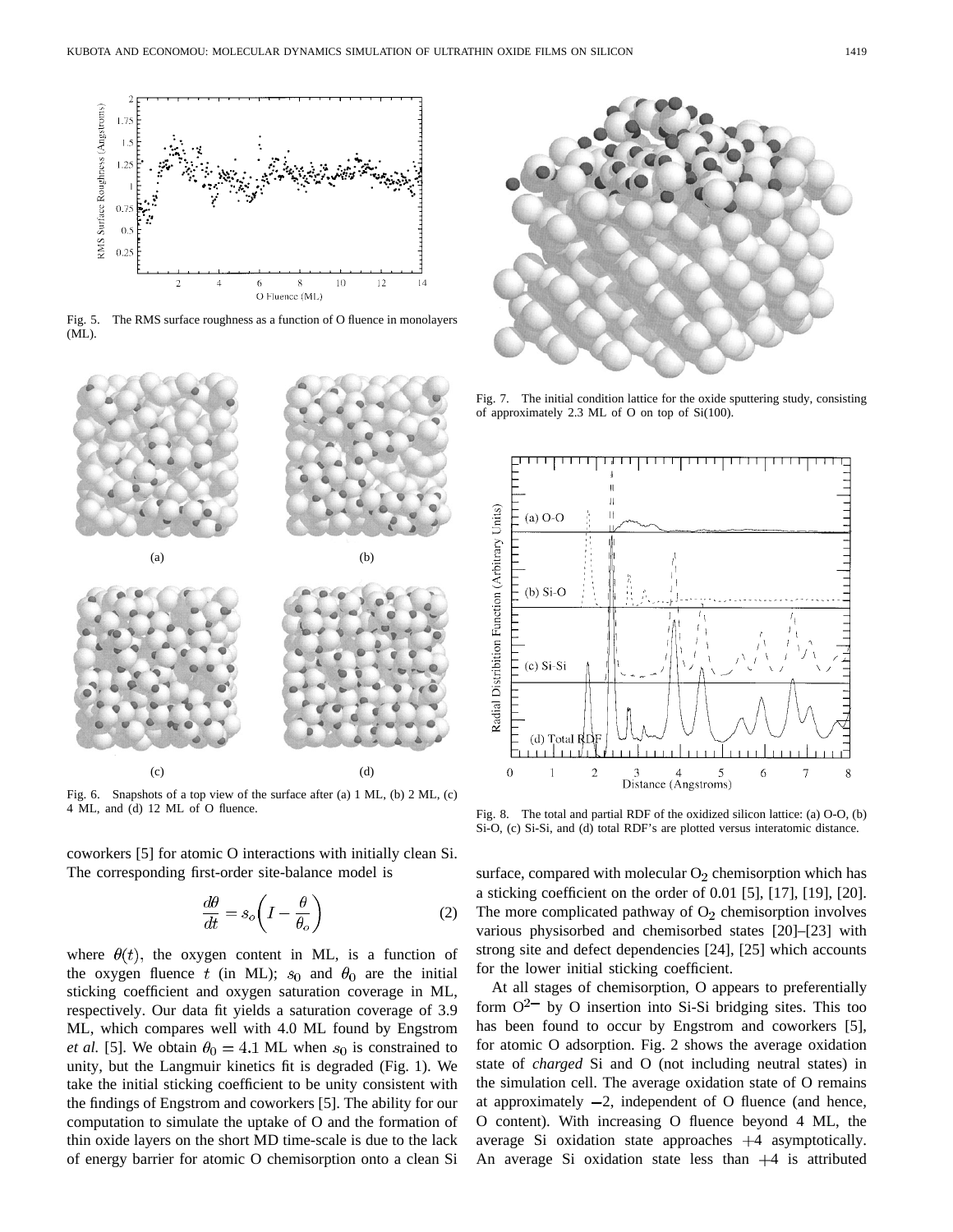| SIMULATION CASES STUDIED. AN INCIDENT ANGLE<br>OF 0° DENOTES NORMALLY INCIDENT IONS |                                |                            |
|-------------------------------------------------------------------------------------|--------------------------------|----------------------------|
| $\ln$ Energy $(eV)$                                                                 | Incident Angle( <sup>°</sup> ) | Substrate Temperature (°C) |
| 100                                                                                 | 0                              | 25                         |
| 100                                                                                 | 0                              | 300                        |
| 10 <sub>0</sub>                                                                     |                                | 600                        |
| 100                                                                                 | 45                             | 300                        |
|                                                                                     |                                |                            |

TABLE I



Fig. 9. Cumulative O removed from the surface for the four different cases of oxide film sputtering as a function of  $Ar^+$  ion fluence in monolayers (ML).

to Si sub-oxides concentrated at the  $Si/SiO<sub>2</sub>$  interface [24]. Fig. 3 shows the fraction of charged Si at different oxidation states as a function of O fluence. There are only  $+1$  states initially with higher oxidation states observed as the O fluence increases. These results agree qualitatively with oxidation state distributions measured in ultrathin oxides  $(2-4 \text{ Å})$  by Ohishi and Hattori [3]. They observed a predominance of the  $+1$  Si state initially. For an oxide approximately 2.1 Å thick, they observed  $\frac{+1}{+2}$  +3/ $\frac{+4}{+4}$  oxidation state fractions of approximately 0.3/0.2/0.1/0.4, which agrees well with our simulation for O fluence of 1.5 ML, corresponding to an interpolated oxide of approximately  $2-3$  Å thick. At higher oxide thickness (higher O fluence), the  $Si<sup>+</sup>4$  state dominates over intermediate Si oxidation states, with the  $+1$  state fraction generally dominating over the  $+2$  and  $+3$  Si states. Above 4 ML O fluence, only the  $+1$  and  $+4$  states representing Si at the  $Si/SiO<sub>2</sub>$  interface and Si in the  $SiO<sub>2</sub>$  film, respectively, are present with a significant fraction. The decrease in the  $+1$  Si fraction (and corresponding increase in the  $+4$  Si fraction) is due to the continuous volume- and mass-growth of the oxide layer.

Fig. 4 shows the fractions of Si and O atoms and their oxidation states sampled over the top  $10 \text{ Å}$  of the computational cell. Fig. 4 (a)–(g) show silicon content and the total, neutral,  $+1$ ,  $+2$ ,  $+3$ ,  $+4$ , and  $+5$  Si oxidation states, respectively. Fig. 4



Fig. 10. Cumulative Si removed from the surface for the four different cases of oxide film sputtering as a function of  $Ar^+$  ion fluence in monolayers (ML).

(h)–(l) show the oxygen content and the neutral,  $-1$ ,  $-2$ , and 3 oxidation states, respectively. A monotonic decrease in total Si and increase in total O atoms is due to the uptake of O by the lattice. The continual decrease of total Si and increase of total O atom content again show that oxide growth continues even at O fluences  $> 6$  ML. Furthermore, the significant fraction of charged Si and O attest to the oxidation of Si to form a stoichiometric oxide layer with the majority of Si and O with oxidation states of  $+4$  and  $-2$ , respectively.

Fig. 5 reveals enhanced surface roughness due to O chemisorption. The RMS roughness increases drastically during the initial stages of oxidation  $( $2$  ML O fluence)$ at which some surface restructuring occurs to form higher oxidation states of Si. Furthermore, Si atoms in the vicinity of chemisorbed O migrate toward the oxygen-rich regions, thus leaving exposed Si regions. This process appears to be the main contributor to the increased roughness observed in Fig. 5. With further oxidation however, a less rough oxide layer is formed which accounts for the reduced RMS roughness at higher O fluences as also shown in Fig. 6.

Fig. 6 shows top views of the lattice at various stages of oxide layer formation: after (a) 1 ML, (b) 2 ML, (c) 4 ML, and (d) 12 ML of O fluence. A significant increase in surface roughness from 1 ML fluence (1 ML O content) to 2 ML fluence (1.9 ML content) is observed, with the tendency to form some bulk-silica-coordinated oxide, apparent even after as little as 1 ML of O fluence. At the very initial stages of oxidation (fluence  $\langle 1 \text{ ML} \rangle$ , O is observed to chemisorb between Si atoms with significant distortion to the Si surface structure. Well-ordered backbond and dimerbridging-site adsorbed oxygen as calculated by Uchiyama and Tsukada [27]–[29] were not observed probably because the MD time scales do not allow for sufficient relaxation of the lattice. After 4 ML O fluence, the exposed Si regions shrink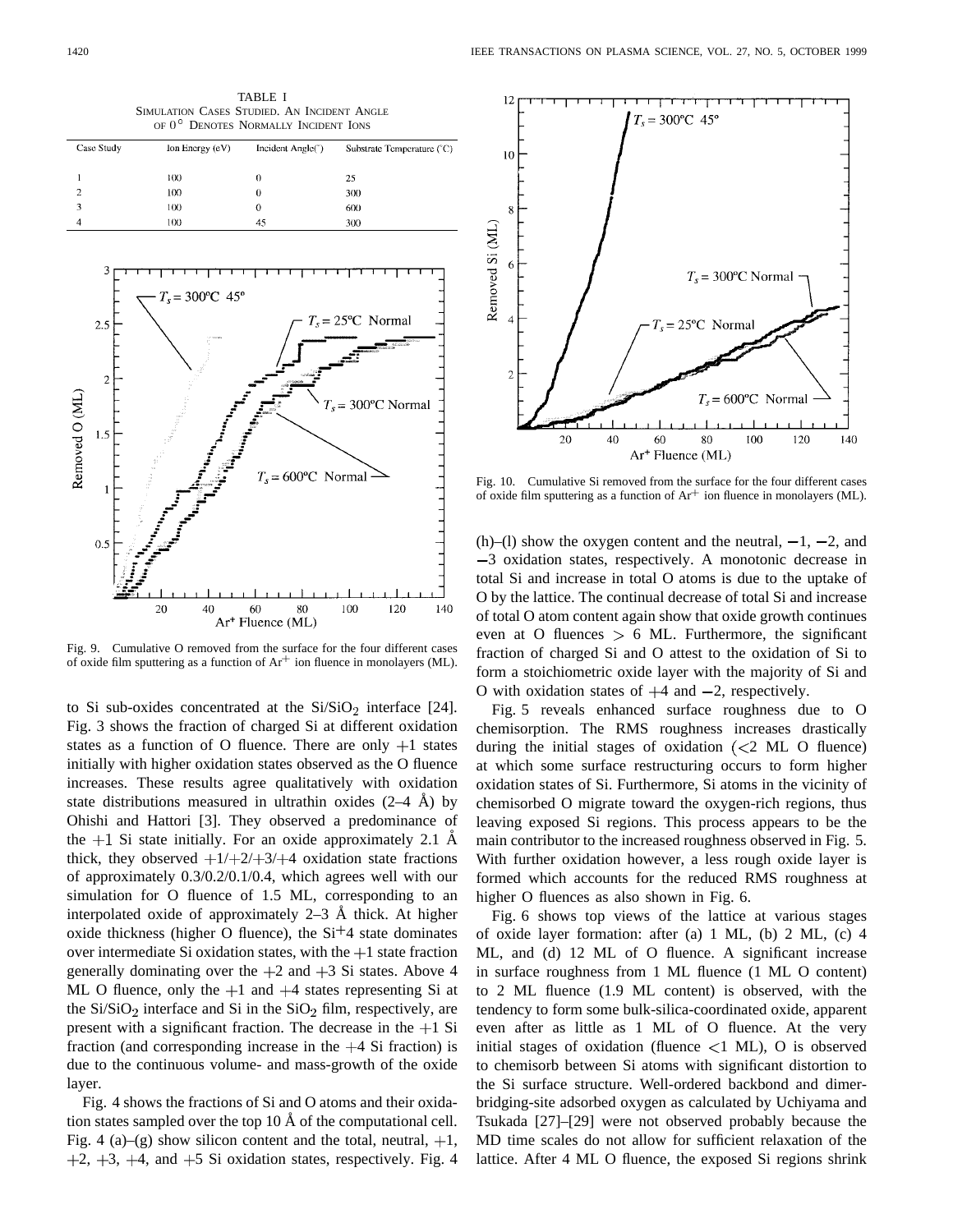

Fig. 11. Top view of the surface for the Case 1 study ( $T_s = 25^{\circ}$ C, normally incident 100 eV Ar<sup>+</sup>) after (top, left to right) 14, 28, 42, and (bottom, left to right) 56, 70, and 84 ML  $Ar^+$  ion fluence in monolayers (ML).

[Fig. 6(c)] and are no longer present after 12 ML [Fig. 6(d)]. At this point, oxide growth appears to be quasi-self-limited, with the oxide film having a thickness of approximately 6.8 Å in reasonable agreement with a thickness of  $5-6$  Å calculated by Whidden and coworkers [30] and measured by Miura and coworkers  $[31]$  (6 Å thickness) and by Horie and coworkers [15]  $(7.1 \text{ Å thickness})$ . However, it is apparent from Fig. 1 that the oxide layer continues to grow, albeit very slowly.

## *B. Oxide Film Sputtering*

In this section, we discuss the results of oxide film sputtering by ion irradiation. The lattice used as the initial condition for oxide sputtering simulations is shown in Fig. 7. The top layer consists of approximately 2.3 ML of O which is rather uniformly distributed on the surface. This lattice approximates the initial O content that was used in the experiment of Lee *et al.* [8]. Fig. 8 shows the total and partial radial distribution functions (RDF) of the initial lattice. The Si-Si partial RDF agrees well with that of crystalline Si given by Leudtke and Landman [32]. The nearest and second nearest neighbor peaks are found at  $2.4$  and  $3.9$  Å, respectively. The highly peaked nature of the Si-Si partial RDF is due to the calculation performed over the entire lattice, much of which is composed of a crystalline Si phase. The Si-O contribution to the total RDF has a nearest neighbor peak at 1.8  $\AA$ , which is slightly higher than the expected value of  $1.5-1.7$  Å found for various polymorphs of silica [12], [33]–[45] and for chemisorbed O on Si  $[27]$ ,  $[28]$ ,  $[46]$ . Two additional peaks at 2.8 and 3.1 Å agree with the values of 2.7 and 3.1 Å from Garofalini  $[45]$ .

The four different oxide sputtering cases studied are listed in Table I. The main parameter that measures the performance of surface cleaning is the remaining oxygen content of the lattice (or equivalently the cumulative quantity of O removed from the lattice). Fig. 9 shows the cumulative O removed as a function of  $Ar^+$  ion fluence. One monolayer constitutes 32 ions in this report. The vertical discontinuities indicate impacts resulting in multiple O or oxide cluster ejection. The O removal rate for normally incident  $100 \text{ eV}$  Ar<sup>+</sup> ions appears to be independent or weakly dependent on substrate temperature. Long time scale effects associated with annealing at different temperatures cannot be captured by MD. For normally incident ions and the three substrate temperatures studied (Case 1:  $T_s = 25$  °C, Case 2:  $T_s = 300$  °C and Case 3:  $T_s = 600$  °C), the O sputtering yield (slope of the curves in Fig. 9) ranges from 0.02–0.04, for  $Ar^+$  ion fluence below 50 ML. The O sputtering yield tapers off with increased ion fluence, due to depletion of O. Of course the sputtering yield data are only pointwise values corresponding to the simulation at hand. Many more simulations are needed to derive statistically significant sputtering yield values. In cases 1 and 4, a sharp discontinuity of the removed O is due to the fortuitous ejection of a small oxide cluster from the surface. In case 1, all O is observed to be removed after 80 ML Ar ion fluence. Cases 2 and 3 show all O to be removed after approximately 130 ML of  $Ar^+$  ion fluence. When  $45^\circ$  incident  $Ar<sup>+</sup>$  ions are used in case 4, the initial O sputtering yield is enhanced to approximately 0.065 for ion fluence below 20 ML. In this case, O is completely removed from the surface after approximately 40 ML  $Ar<sup>+</sup>$  ion fluence, which compares well with approximately 45 ML from the study of Lee *et al.* [8] involving 100 eV  $Ar^+$  at 45<sup>°</sup> incidence and substrate temperature of 400  $^{\circ}$ C. Their value of 45 ML is an upper limit to the required ion dose, since the effect of ion fluence on oxide cleaning performance was not followed. We show below that the oxidized surface undergoes significant changes in structure due to ion irradiation.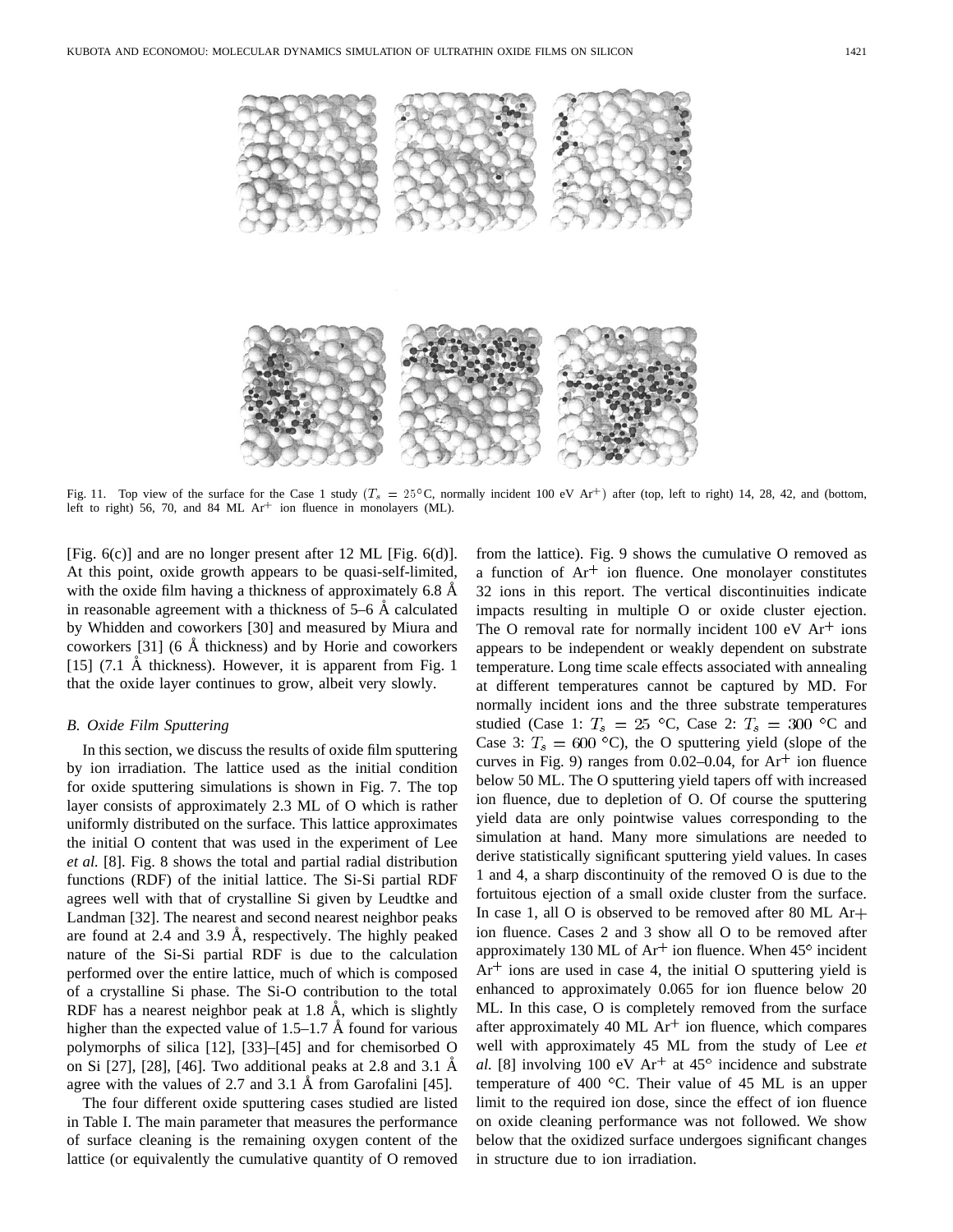

Fig. 12. Atomic concentrations (atom fraction) of Si and O and their oxidation states for the case 2 study ( $T_s = 300$  °C, normally incident 100 eV Ar<sup>+</sup>) study as a function of Ar<sup>+</sup> ion fluence in monolayers (ML). (a) Si content, (b) Si(0), (c) Si(+1), (d) Si(+2), (e) Si(+3), (f) Si(+4), (g) Si(+5), (h) O content, (i) O(0), (j) O(-1), (k) O(-2), and (l) O(-3).

Fig. 10 shows the cumulative Si removed as a function of  $Ar<sup>+</sup>$  fluence for the four cases discussed here. Again, there appears to be no temperature effect of the Si removal rate. The sputtering yields for cases 1–3 are approximately 0.02 for ion fluences below 30 ML, where the surface is partially covered by oxide film. With increasing ion fluence, the Si sputtering yield shows a slow increase to a value of approximately 0.03 which compares well with computationally [47], [48] and experimentally [49] found bare Si sputtering yields. In case 4 (ions impacting at  $45^\circ$ ), the Si sputtering yield is increased, as expected.

Fig. 11 shows the top-view snapshots of the lattice for case 1 after 14 ML, 28 ML, 42 ML, 56 ML, 70 ML, and 84 ML  $Ar<sup>+</sup>$  ion fluence. The largest light-gray spheres are Si with zero oxidation state. Smaller light gray spheres represent Si with  $+1$  to  $+5$  oxidation states. The dark spheres represent O atoms. Oxygen atoms with higher absolute magnitudes of oxidation state (up to  $|-3|$ ) are shown darker than lower oxidation state O (down to  $|-1|$ ). It is clear from Fig. 11 that the surface tends to form oxide clusters with repeated ion irradiation. After 14 ML  $Ar<sup>+</sup>$  ion fluence, the oxide is mainly stoichiometric, that is, mainly consisting of  $Si<sup>4+</sup>$  and  $O^{2-}$ . Suboxides, or oxides consisting of Si<sup>1+</sup>, Si<sup>2+</sup>, and Si<sup>3+</sup> are localized between the oxide and the Si surface as well as near individual O interstitials. Most O is in the  $-2$  oxidation state. Due to the periodic boundary conditions applied to the limited-size cell, the oxide islands are often seen in the form of a band (top middle lattice). The islands are not pinned to specific sites on the surface, but shift in position with continuing ion irradiation. More than one islands have also been observed in the simulations, despite the limited cell size. Especially for oblique ion incidence  $(45^{\circ}$  impact), small strands are occasionally formed on the surface which, upon further ion impacts, are peeled off to form metastable dangling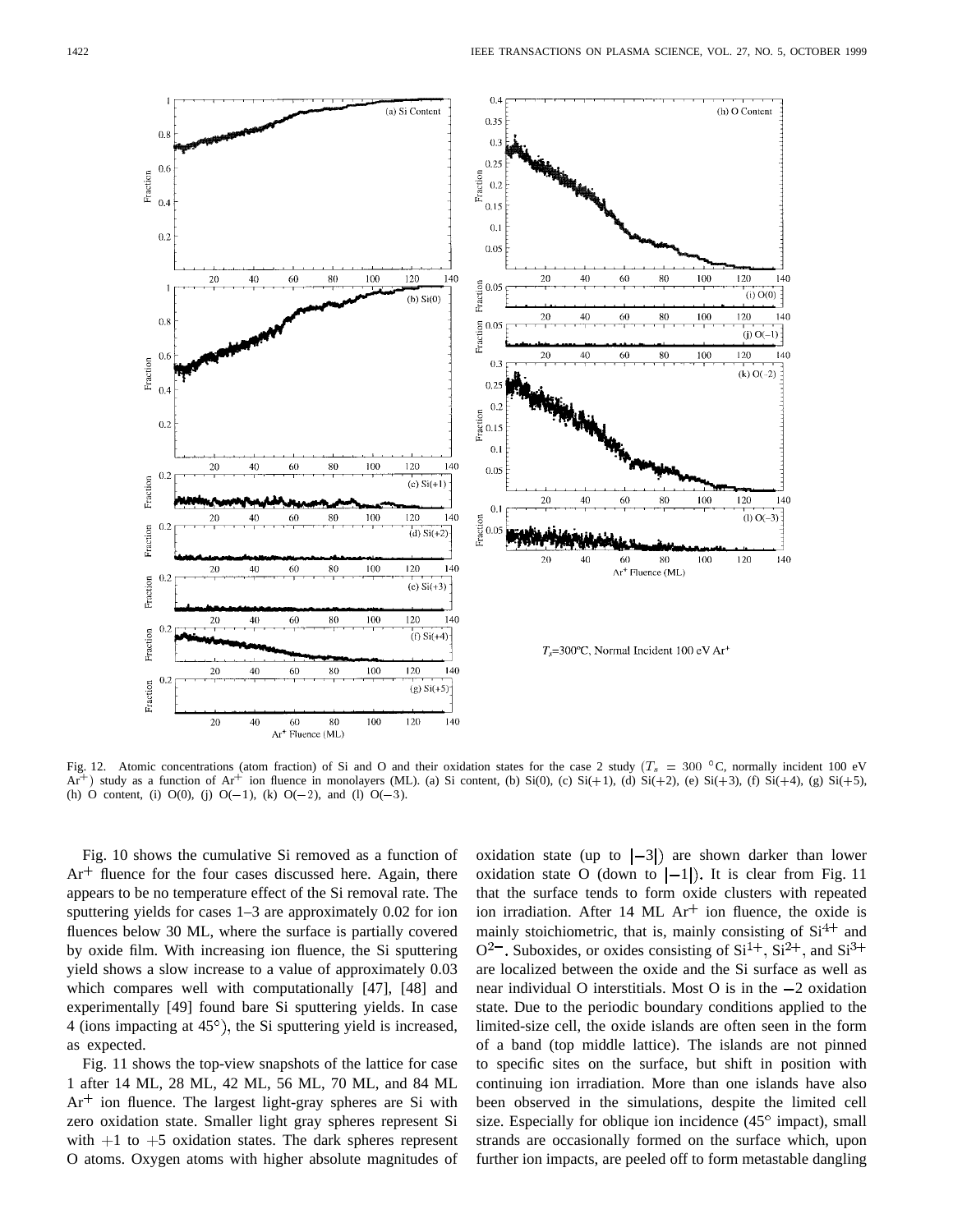

Fig. 13. Average Si oxidation state (left panels), and RMS surface roughness (right panels), for Cases 2 ( $T_s = 300^{\circ}$ C, normally incident 100 eV Ar<sup>+</sup>) and 4 ( $T_s = 300^{\circ}$ C, 45° incident 100 eV Ar<sup>+</sup>), as a function of O content of the lattice. In each case, data for both oxide growth (lighter dots) and oxide sputtering (darker dots) are shown.

structures [50]. Subsequent ion impacts can cause the oxide strands to cleanly eject from the surface, thus accounting for the discontinuities observed in Fig. 9.

Fig. 12 shows the atomic concentrations (atom fraction) of Si and O and their oxidation states for the case 2 impact sequence. The increasing total Si atomic concentration in Fig. 12(a) is due to a corresponding decrease in O with increasing ion fluence. The main contribution to the Si atom fraction is from neutral Si due to the large sampling depth of 10 Å, compared with an oxide film thickness of a few  $\AA$ . However, of the charged species,  $Si<sup>4+</sup>$  is initially the largest contributor. With increasing ion irradiation, the  $O^{2-}$  and  $Si^{4+}$ concentrations show a steady decrease. However, the  $Si<sup>1+</sup>$ concentration appears to remain stable over the first 60 ML of  $Ar^+$ .

In Fig. 13 we show the average Si oxidation state and surface roughness for Cases 2 and 4, as a function of the O content. Data for both oxide film growth (lighter dots) and sputtering (darker dots) are shown. The solid curve is plotted to guide the eye, with the dashed section to fill in the missing data (the missing data is due to the ejection of oxide clusters). All plots of Fig. 13 show a hysteresis which is looped by the growth and sputtering phases. Although the growth phase data extend up to 4 ML of oxygen content, the sputtering data is only available up to 2.3 ML, the O content of the surface chosen as the initial condition lattice for this phase. The hysteresis loop is more pronounced for  $45^\circ$  incident ions. We speculate that the lower average Si oxidation state for normally incident ions is due to the ability of O to be recoiled deeper below the surface and form suboxides. With an ion incident angle of  $45^{\circ}$ , the ability to maintain the suboxide structure is diminished, increasing the probability of oxide cluster ejection. Maxima observed in the RMS roughness plots during oxide sputtering are due to the reordering of the initially smooth oxide layer (see also Fig. 11) into coalesced islands. With decreasing O content, the reduced RMS roughness is mainly determined by the increasingly exposed Si.

## IV. SUMMARY

MD was applied to study oxidation of Si by thermal energy O atoms using the multibody potential of Jiang and Brown [9], [10]. This potential was successfully applied to simulate ultrathin oxide films on silicon, in which both  $SiO<sub>2</sub>$  and Si phases as well as the  $SiO<sub>2</sub>/Si$  interface region are stabilized. Oxide growth was found to follow approximately Langmuirtype kinetics with unity initial sticking coefficient of O and saturation coverage of around four monolayers, in agreement with experimental data.

Furthermore, cleaning of a  $2.3$  Å-thick oxide film on silicon by sputtering using 100 eV  $Ar<sup>+</sup>$  ion bombardment was simulated. Substrate temperature was found not to affect surface cleaning. However, diffusive phenomena which depend on temperature occur over much longer time scales than can be captured by MD. Ion irradiation was found to promote the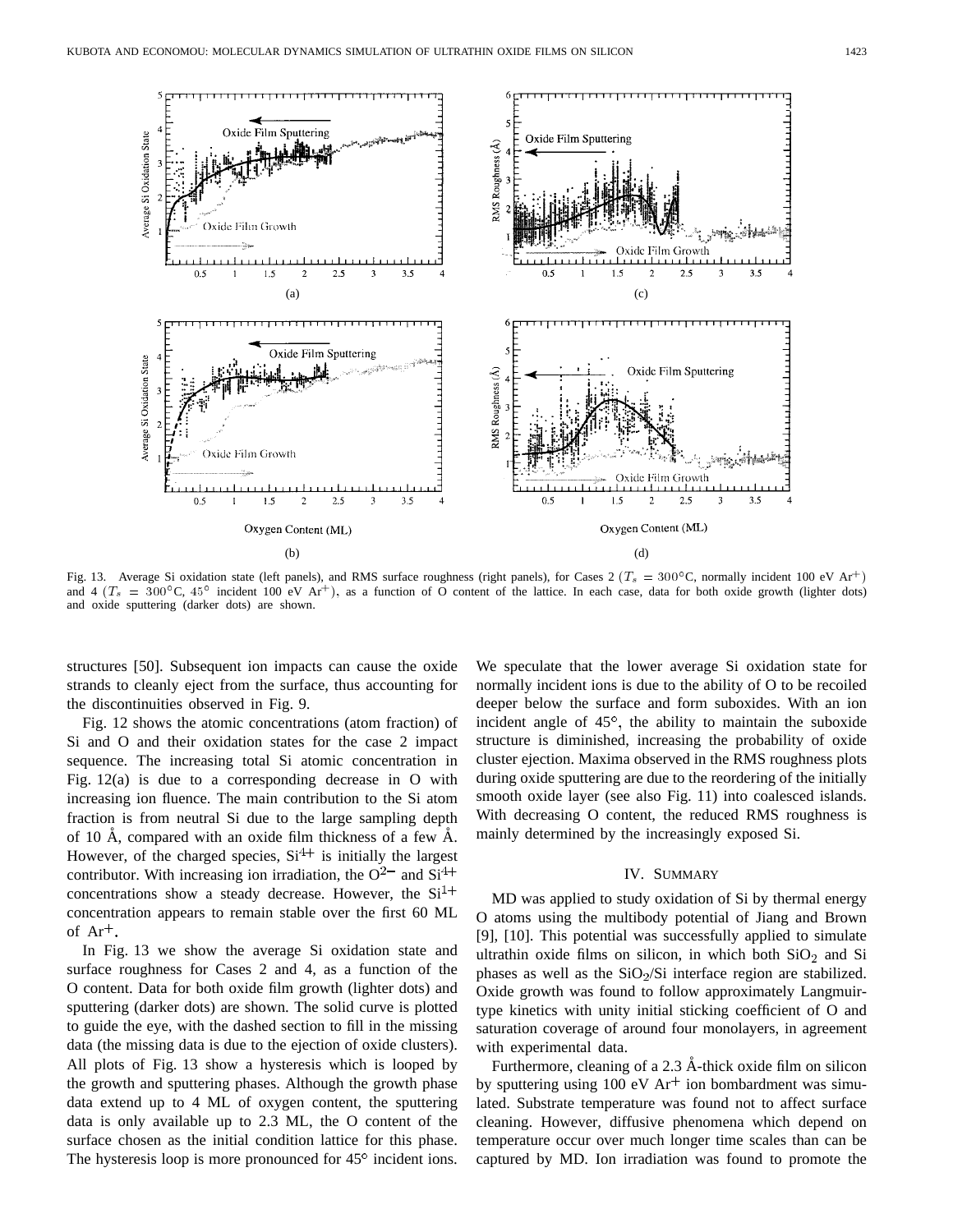### ACKNOWLEDGMENT

The authors would like to thank S.-M. Lee and Dr. J. W. Rabalais at the University of Houston for informative discussions. They would also like to thank Dr. D. Maroudas at the University of California at Santa Barbara for help with the oxide potentials. Special thanks go to D. C. McCleney for her assistance in performing the visualization tasks.

#### **REFERENCES**

- [1] M. Nishida, Y. Matsui, M. Okuyama, and Y. Hamakawa, "*In-situ* characterization of Si surface oxidation by high-sensitivity infrared reflection spectroscopic method," *Jpn. J. Appl. Phys. Part 1*, vol. 32, pp. 286–289, 1993.
- [2] Y. Enta, Y. Takegawa, M. Suemitsu, and N. Miyamoto, "Growth kinetics of thermal oxidation process on Si(100) by real time ultraviolet photoelectron spectroscopy," *Appl. Surf. Sci.*, vol. 100/101, pp. 449–453, 1996.
- [3] K. Ohishi and T. Hattori, "Periodic changes in  $SiO<sub>2</sub>/Si(111)$  interface structures with progress on thermal oxidation," *Jpn. J. Appl. Phys. Part 1*, vol. 33, pp. L675–L678, 1994.
- [4] F. M. Ross, J. M. Gibson, and R. D. Twesten, "Dynamic observations of interface motion during the oxidation of silicon," *Surf. Sc.*, vol. 310, pp. 234–266, 1994.
- [5] J. R. Engstrom, D. J. Bonser, and T. Engel, "The reaction of atomic oxygen with Si(100) and Si(111). II, adsorption, passive oxidation and the effect of coincident ion bombardment," *Surf. Sci.*, vol. 268, pp. 238–264, 1992.
- [6] Y. Takegawa, Y. Enta, M. Suemitsu, N. Miyamoto, and H. Kato, "Growth mode and characteristics of the O2-oxidized Si(100) surface oxide layer observed by real time photoemission measurement," *Jpn. J. Appl. Phys. Part 1*, vol. 37, pp. 261–265, 1998.
- [7] M. A. Hopper, R. A. Clarke, and L. Young, "Removal of oxide films from silicon surfaces in a high vacuum system: An *in situ* ellipsometric study," *Surf. Sci.*, vol. 56, pp. 472–481, 1976.
- [8] S. M. Lee, C. J. Fell, D. Marton, and J. W. Rabalais, "Synergistic effects in annealing and low energy ion bombardment of Si(100) surfaces," *J. App. Phys.*, vol. 83, pp. 5217–5223, 1998.
- [9] Z. Jiang and R. A. Brown, "Modeling oxygen defects in silicon crystals using an empirical interatomic potential," *Chem. Eng. Sci.*, vol. 49, no. 17, pp. 2991–3000, 1994.
- [10] , "Atomistic calculation of oxygen diffusivity in crystalline silicon," *Physical Rev. Lett.*, vol. 74, pp. 2046–2049, 1995.
- [11] F. H. Stillinger and T. A. Weber, "Computer simulation of local order in condensed phases of silicon," *Physical Rev. B*, vol. 31, pp. 5262–5271, 1985.
- [12] G. J. Kramer, N. P. Farragher, B. W. H. van Beest, and R. A. van Santen, "Interatomic force fields for silicas, aluminophosphates, and zeolites: Derivation based on ab initio calculations," *Physical Rev. B*, vol. 43, pp. 5068–5080, 1991.
- [13] H. J. C. Berendsen, J. P. M. Postma, W. F. van Gunsteren, A. DiNola, and J. R. Haak, "Molecular dynamics with coupling to an external bath," *J. Chem. Phys.*, vol. 81, pp. 3684–3690, 1984.
- [14] N. A. Kubota, "Molecular dynamics simulations of plasma-surface interactions for microelectronics processing applications," Ph.D. dissertation, Univ. Houston, Dept. Chem. Eng., Aug. 1998.
- [15] T. Horie, Y. Takakuwa, and N. Miyamoto, "Two-dimensional growth and decomposition of initial thermal SiO2 layer on Si(100)," *Jpn. J. Appl. Phys.*, vol. 33, pp. 4684–4690, 1994.
- [16] A. Feltz, U. Memmert, and R. J. Behm, "High temperature scanning tunneling microscopy studies on the interaction of O2 with Si(111)-(7 - 7) surfaces," *Surf. Sci.*, vol. 314, pp. 34–56, 1994.
- [17] J. V. Seiple and J. P. Pelz, "Evolution of atomic-scale roughening on  $Si(001)$ - $(2 \times 1)$  surfaces resulting from high temperature oxidation," *J*. *Vacuum Sci. Technol. A*, vol. 13, pp. 772–776, 1995.
- [18] H. Feil, J. Dieleman, and B. J. Garrison, "Chemical sputtering of Si related to roughness formation of a Cl-passivated Si surface," *J. Appl. Physi.*, vol. 74, pp. 1303–1309, 1993.
- [19] H. D. Hagstrum, "Oxygen adsorption on silicon and germanium," *J. Appl. Phys.*, vol. 32, pp. 1020–1023, 1961.
- [20] M. P. D'Evelyn, M. M. Nelson, and E. Thomas, "Kinetics of the adsorption of O2 and of the desorption of SiO on Si(100): A molecular beam, XPS and ISS study," *Surf. Sci.*, vol. 186, pp. 75–114, 1987.
- [21] T. Miyake, S. Soeki, H. Kato, T. Nakamura, A. Namiki, H. Kamba, and T. Suzaki, "Molecular-beam study of sticking of oxygen on Si(100)," *Physical Rev. B*, vol. 42, pp. 11801–11807, 1990.
- [22] T. Miyake, S. Soeki, H. Kato, T. Nakamura, A. Namiki, H. Kamba, and T. Suzaki, "Molecular beam study on scattering and sticking of molecular oxygen at Si(100)," *Surf. Sci.*, vol. 242, pp. 386–393, 1991.
- [23] P. Avouris, I.-W. Lyo, and F. Bozso, "Atom-resolved surface chemistry: The early steps of  $Si(111)$ -7  $\times$  7 oxidation," *J. Vacuum Sci. Technol. B*, vol. 9, pp. 424–430, 1991.
- [24] M. Udagawa, Y. Umetani, H. Tanaka, M. Itoh, T. Uchiyama, Y. Watanabe, T. Yokotsuka, and I. Sumita, "The initial stages of the oxidation of  $Si(100)2 \times 1$  studied by STM," *Ultramicroscopy*, vols. 42–44, pp. 946–951, 1992.
- [25] P. Avouris and D. Cahill, "STM studies of  $Si(100)-2 \times 1$  oxidation: Defect chemistry and Si ejection," *Ultramicroscopy*, vol. 42–44, pp. 838–844, 1992.
- [26] Z. H. Lu, M. J. Graham, S. P. Tay, D. T. Jiang, and K. H. Tan, "Effects of growth temperature on the SiO2/Si(100) interface structure," *J. Vacuum Sci. Technol. B*, vol. 13, pp. 1626–1629, 1995.
- [27] T. Uchiyama and M. Tsukada, "Atomic and electronic structures of oxygen-adsorbed Si(001) surfaces," *Surf. Sci.*, vol. 357–358, pp. 509–513, 1996.
- [28]  $\_\_\_\$ , "Scanning-tunneling-microscopy images of oxygen adsorption on the Si(001) surface," *Physical Rev. B*, vol. 55, pp. 9356–9359, 1997.
- [29]  $\_\_\_\$ , "Atomic and electronic structures of oxygen-adsorbed Si(001) surfaces," *Physical Rev. B*, vol. 53, pp. 7917–7922, 1996.
- [30] T. K. Whidden, P. Thanikasalam, M. J. Rack, and D. K. Ferry, "Initial oxidation of silicon (100): A unified chemical model for thin and thick oxide growth rates and interfacial structure," *J. Vacuum Sci. Technol. B*, vol. 13, pp. 1618–1625, 1995.
- [31] T.-A. Miura, M. Niwano, D. Shoji, and N. Miyamoto, "Initial stages of oxidation of hydrogen-terminated Si surface stored in air," *Appl. Surface Sci.*, vol. 100/101, pp. 454–459, 1996.
- [32] W. D. Leudtke and U. Landman, "Preparation, structure, dynamics, and energetics of amorphous silicon: A molecular-dynamics study," *Physical Rev. B*, vol. 40, pp. 1164–1174, 1989.
- [33] R. W. G. Wyckoff, *Crystal Structure*, 2nd ed. New York: Interscience, 1965.
- [34] L. Incoccia, A. Balerna, S. Cramm, C. Kunz, F. Senf, and I. Storjohann, "The adsorption site of oxygen on Si(100) determined by SEXAFS," *Surf. Sci.*, vol. 189/190, pp. 453–458, 1987.
- [35] L. V. Woodcock, C. A. Angell, and P. Cheeseman, "Molecular dynamics studies of the vitreous state: Simple ionic systems and silica," *J. Chem. Phy.*, vol. 65, pp. 1565–1576, 1976.
- [36] R. G. Della Valle and H. C. Andersen, "Molecular dynamics simulation of silica liquid and glass," *J. Chem. Phys.*, vol. 97, pp. 2682–2689, 1992.
- [37] S. Tsuneyuki, M. Tsukuda, and H. Aoki, "First-principles interatomic potentials of silica appied to molecular dynamics," *Physical Rev. Lett.*, vol. 61, pp. 869–872, 1988.
- [38] J. R. Rustad, D. A. Yuen, and F. J. Spera, "Molecular dynamics of liquid SiO2 under high pressure," *Physical Rev. A*, vol. 42, pp. 2081–2089, 1990.
- [39] \_\_\_\_\_, "Molecular dynamics of amorphous silica at very high pressures (135 GPa): Thermodynamics and extraction of structures through analysis of voronoi polyhedra," *Physical Rev. B*, vol. 44, pp. 2108–2121, 1991.
- [40] D. Anderson, J. Kieffer, and S. Klarsfield, "Molecular dynamic simulations of the infrared dielectric response of silica structures," *J. Chem. Phys.*, vol. 98, pp. 8978–8986, 1993.
- [41] S. K. Mitra, "Molecular dynamics simulation of silicon dioxide glass," *Philos. Mag. B*, vol. 45, no. 5, pp. 529–548, 1982.
- [42] S. M. Levine and S. H. Garofalini, "A structural analysis of the vitreous silica surface via a molecular dynamics computer simulation," *J. Chem. Phys.*, vol. 86, pp. 2997–3002, 1987.
- [43] B. P. Feuston and S. H. Garofalini, "Topological and bonding defects in vitreous silica surfaces," *J. Chem. Phys.*, vol. 91, pp. 564–570, 1989.
- [44] \_\_\_\_\_, "Empirical three-body potential for vitreous silica," *J. Chem. Phys.*, vol. 89, pp. 5818–5824, 1988.
- [45] S. H. Garofalini, "A molecular dynamics simulation of the vitreous silica surface," *J. Chem. Phys.*, vol. 78, pp. 2069–2072, 1983.